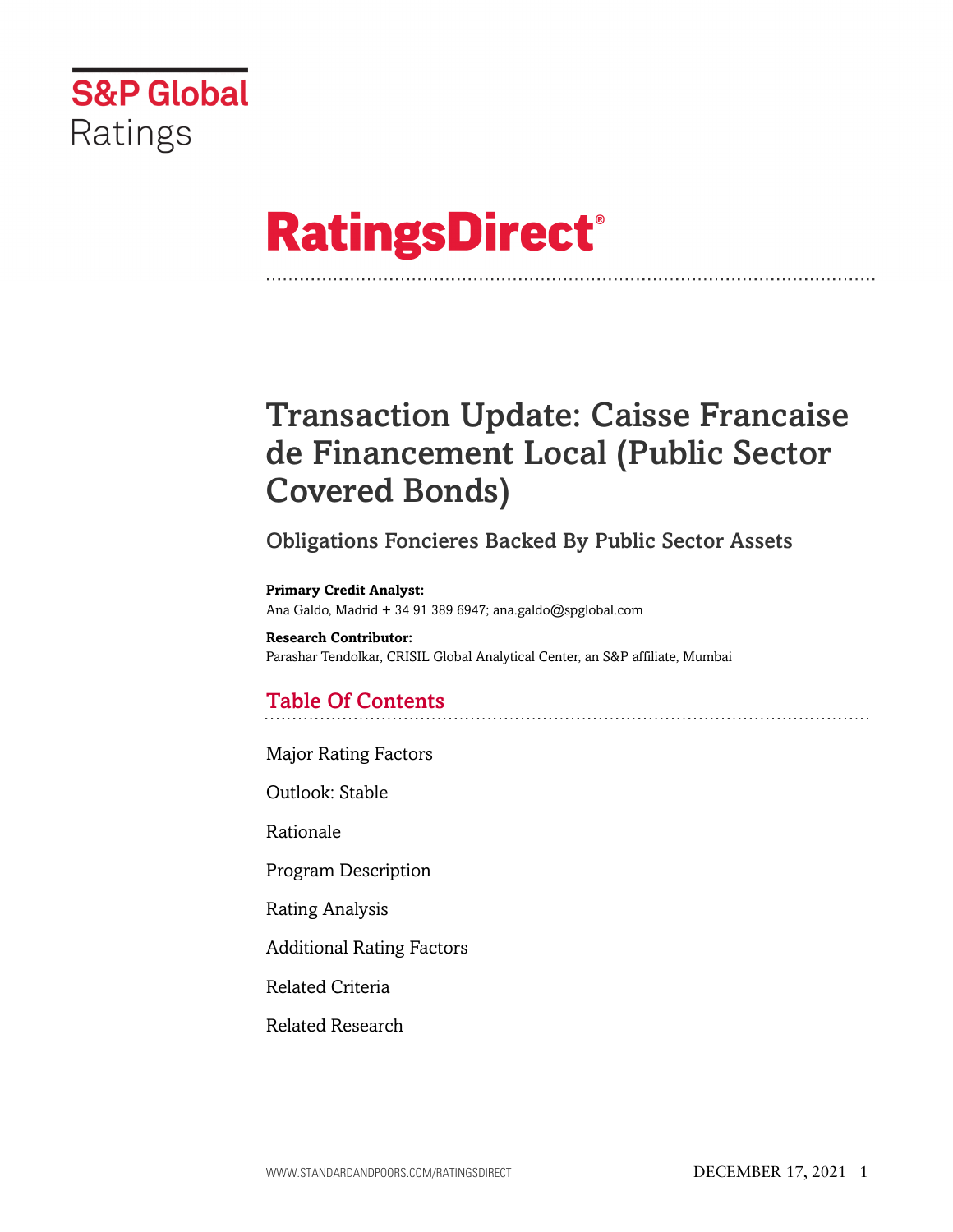## Transaction Update: Caisse Francaise de Financement Local (Public Sector Covered Bonds)

Obligations Foncieres Backed By Public Sector Assets

## Ratings Detail



\*We apply the notches of uplift to the long-term rating on SFIL, to which we consider CaFFiL to be a core entity, to derive the ratings on the covered bonds.

## <span id="page-1-0"></span>Major Rating Factors

| <b>Strength</b>                                                                             | <b>Weaknesses</b>                                                                                                                                                                                                                                                                                        |
|---------------------------------------------------------------------------------------------|----------------------------------------------------------------------------------------------------------------------------------------------------------------------------------------------------------------------------------------------------------------------------------------------------------|
| • Very high issuer credit rating (ICR) as a starting<br>point for our notching up analysis. | Counterparty risks constrain the covered bond<br>ratings to one notch above the long-term ICR on<br>Caisse Française de Financement Local SCF's<br>(CaFFiL) parent bank, SFIL.<br>• Available credit enhancement is sufficient to support<br>only a one-notch uplift above the long-term ICR on<br>SFIL. |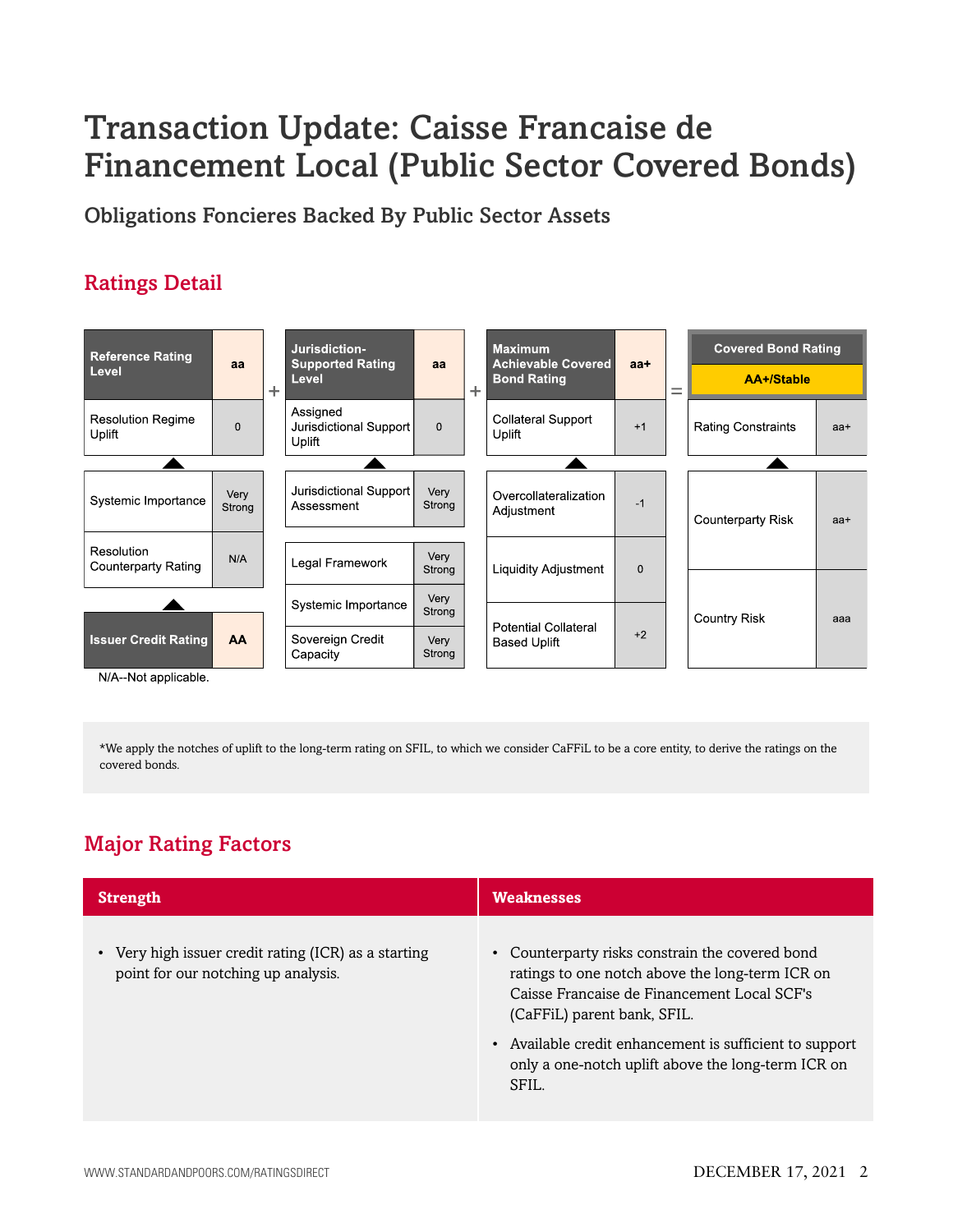## <span id="page-2-0"></span>Outlook: Stable

The stable outlook on our covered bond ratings reflects the stable outlook on CaFFiL's parent bank, SFIL (AA/Stable/A-1+). We would automatically lower our ratings on the covered bonds should we lower our ICR on SFIL, or if the available credit enhancement were to drop below the level that is commensurate with 'AA+' ratings. We would raise our ratings on the covered bonds if we raised our long-term rating on SFIL and if the derivatives in the program were compliant with our counterparty criteria, and in both cases if the available credit enhancement led to the number of notches required for the rating uplift.

## <span id="page-2-1"></span>Rationale

We are publishing this transaction update following our annual review of CaFFiL's legislation-enabled public sector covered bond program.

In our analysis, we assume that the issuer's parent has defaulted and look to the resolution regime, the jurisdictional support, and the cover pool to repay the covered bonds. The ratings reflect the likelihood of the covered bonds being repaid in a timely manner on their legal final maturity.

From our analysis of the legal and regulatory framework for covered bonds in France, we have concluded that the assets in the cover pool are isolated from the risk of the bankruptcy or insolvency of SFIL. This asset isolation allows us to assign a higher rating to the covered bonds than our long-term ICR on SFIL.

SFIL is domiciled in France, which applies the EU's Bank Recovery and Resolution Directive (BRRD). We assess the systemic importance of covered bonds in France as very strong, under our "Assessments For Jurisdictional Support According To Our Covered Bonds Criteria," published on Nov. 27, 2020. A successful resolution of the issuer's parent increases the likelihood that the issuer would continue servicing its covered bonds without accessing the cover pool or receiving jurisdictional support, even following a bail-in of SFIL's senior unsecured obligations.

Our assessment of the expected jurisdictional support for CaFFiL SCF's covered bond program--which is primarily backed by French public sector loans--is very strong. This could result in a potential uplift from the reference rating level (RRL) of up to three notches (see "Covered Bonds Criteria," published on Dec. 9, 2014). However, the number of notches of uplift is constrained at the rating on the sovereign.

Based on the credit and cashflow information as of June 30, 2021, our analysis shows that the available credit enhancement—13.28%--is in line with one notch of collateral uplift, at 6.43% (6.46% in our previous review), but below the 18.70% target credit enhancement for the maximum potential collateral uplift. The covered bonds can therefore achieve a 'AA+' rating from a cash flow perspective.

Furthermore, counterparty risk caps our ratings on the covered bonds at 'AA+', one notch above the RRL.

There are currently no rating constraints to the rating relating to legal, operational and administrative, or country risks.

We have based our analysis on criteria articles referenced in the "Related Criteria" section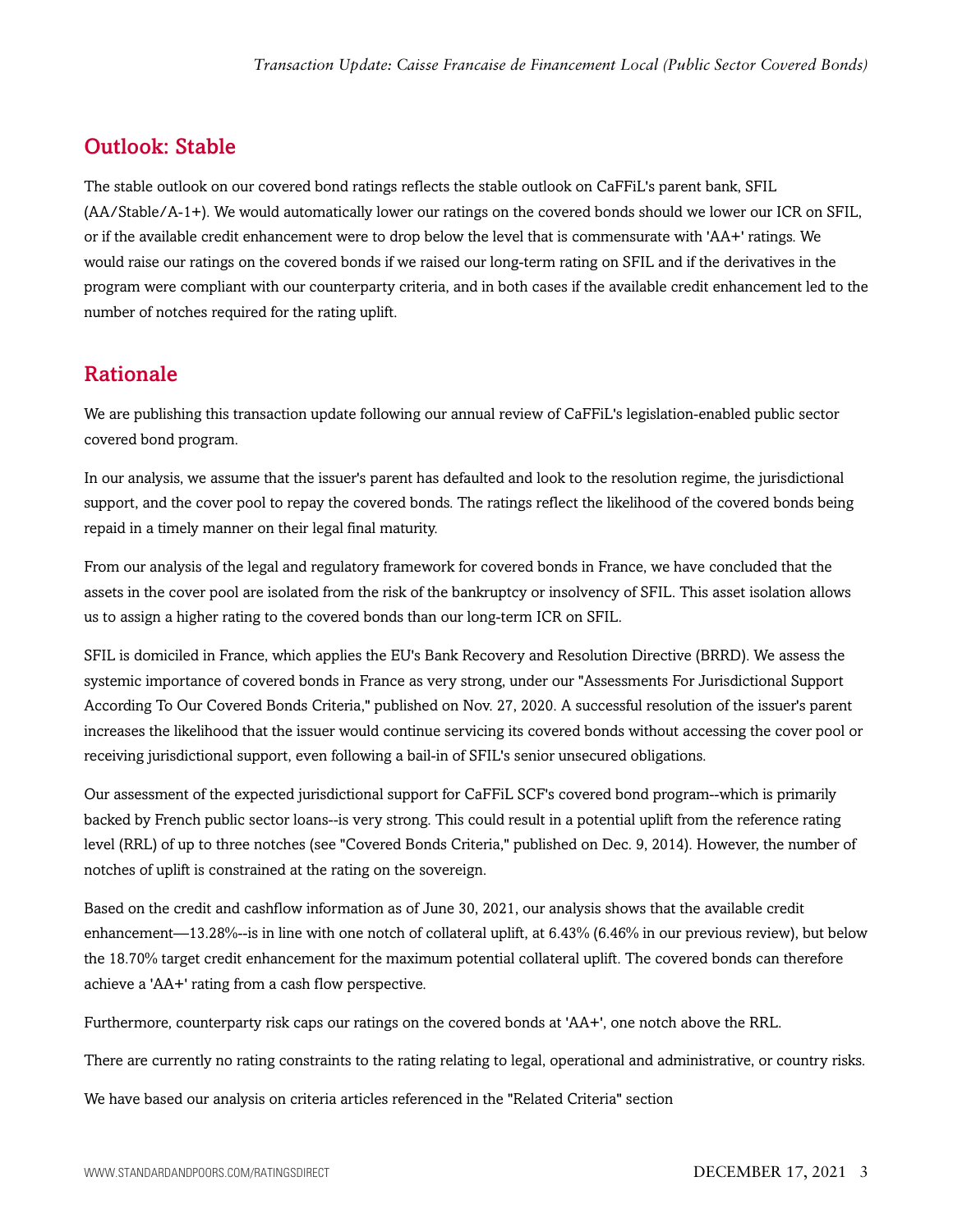## <span id="page-3-0"></span>Program Description

Under the program term, CaFFiL issues covered bonds (obligations foncières), which are backed by a pool of exposures to public sector assets. As a société de crédit foncier (SCF), CaFFiL is licensed and regulated by the French banking regulator, Autorité de Contrôle Prudentiel et de Résolution.

The program was first established in 1999 as Dexia Municipal Agency, an entity of Dexia Credit Local. In 2013, Dexia Municipal Agency was sold to the new SFIL and the covered bond program, which from then on was entirely independent from Dexia Credit Local, was renamed CaFFiL. This change in name and ownership did not affect its status as an SCF. CaFFiL is therefore the refinancing arm of SFIL and as such fulfills a public role of providing affordable financing to French local authorities and, more recently, and still to a lesser extent, to support large French export contracts.

CDC, SFIL's new reference shareholder, confirmed its commitment in a letter of support, completed by a letter of support from the State, in the context of SFIL's continuing status as a state-owned development bank.

#### **Table 1**

| Program Overview*                                     |                     |
|-------------------------------------------------------|---------------------|
| Jurisdiction                                          | France              |
| Year of first issuance                                | 1999                |
| Covered bond type                                     | Legislation-enabled |
| Outstanding covered bonds (bil. $\epsilon$ )          | 51.24               |
| Redemption profile                                    | Hard bullet         |
| Underlying assets                                     | Public sector loans |
| Jurisdictional support uplift                         | 0                   |
| Unused notches for jurisdictional support             | 0                   |
| Target credit enhancement (%)                         | 18.70               |
| Credit enhancement commensurate with 'AA+' rating (%) | 6.43                |
| Available credit enhancement (%)                      | 13.28               |
| Collateral support uplift                             | 1                   |
| Unused notches for collateral support                 | 0                   |
| Total unused notches                                  | 0                   |
| *As of Sept. 30, 2021.                                |                     |

#### **Table 2**

#### Program Participants

| Role                                    | <b>Name</b>                                            |           | Rating Rating dependency |
|-----------------------------------------|--------------------------------------------------------|-----------|--------------------------|
| Originator                              | <b>SFIL</b>                                            | AA        | N                        |
| Originator                              | La Banque Postale                                      | A+        | N                        |
| Issuer                                  | CaFFiL                                                 | AA        | Y                        |
| Bank account provider                   | Banque de France                                       | <b>NR</b> | Y                        |
|                                         | Bank account provider Trésor Public (French sovereign) | AA        | N                        |
| Bank account provider                   | Natixis S.A.                                           | А         | N                        |
| Bank account provider La Banque Postale |                                                        | A+        | N                        |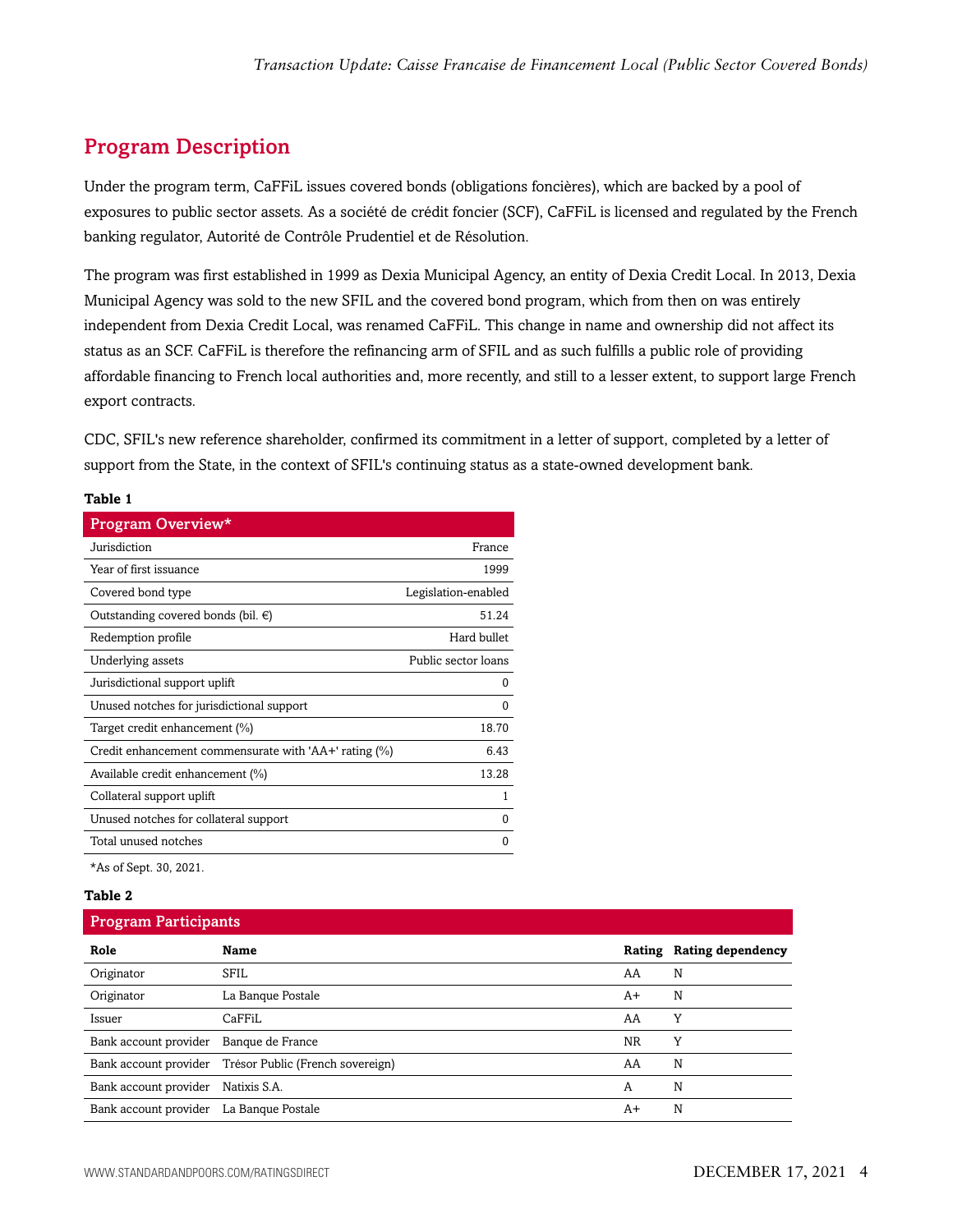| Program Participants (cont.) |                                                                    |           |                          |  |
|------------------------------|--------------------------------------------------------------------|-----------|--------------------------|--|
| Role                         | <b>Name</b>                                                        |           | Rating Rating dependency |  |
| Bank account provider        | Skandinaviska Enskilda Banken AB (publ)                            | A+        | N                        |  |
| Bank account provider        | Belfius Bank SA/NV                                                 | A         | N                        |  |
| Bank account provider        | Citibank N.A.                                                      | A+        | N                        |  |
| Custodian                    | Société Générale Securities Services Luxembourg                    | <b>NR</b> | N                        |  |
| Swap counterparty            | <b>SFIL</b>                                                        | AA        | Y                        |  |
| Swap counterparty            | <b>ING Bank NV</b>                                                 | A+        | Y                        |  |
| Swap counterparty            | Royal Bank of Canada                                               | AA-       | Y                        |  |
| Swap counterparty            | Société Générale                                                   | A         | N                        |  |
| Swap counterparty            | Natixis S.A.                                                       | A         | N                        |  |
| Swap counterparty            | Natwest Markets PLC                                                | A-        | Y                        |  |
| Swap counterparty            | <b>BNP</b> Paribas SA                                              | A+        | Y                        |  |
| Swap counterparty            | JP Morgan Dublin PLC                                               | <b>NR</b> | Y                        |  |
| Swap counterparty            | JP Morgan Chase Bank NA                                            | A+        | Y                        |  |
| Swap counterparty            | JP Morgan AG                                                       | A+        | Y                        |  |
| Swap counterparty            | Crédit Agricole Corporate and Investment Bank                      | A+        | Y                        |  |
| Swap counterparty            | Belfius Bank SA/NV                                                 | A         | Y                        |  |
| Swap counterparty            | Credit Suisse International                                        | $A+$      | Y                        |  |
| Swap counterparty            | Deutsche Bank AG                                                   | BBB+      | Y                        |  |
| Swap counterparty            | Barclays Bank PLC                                                  | Α         | Y                        |  |
| Swap counterparty            | <b>HSBC Continental Europe</b>                                     | A+        | Y                        |  |
| Swap counterparty            | Morgan Stanley Capital Services LLC                                | A+        | Y                        |  |
| Swap counterparty            | Unicredit Bank AG                                                  | BBB+      | Y                        |  |
| Swap counterparty            | Goldman Sachs Mitsui Marine Derivative Products LP                 | AA-       | Y                        |  |
| Swap counterparty            | Bank of America NA                                                 | A+        | Y                        |  |
| Swap counterparty            | Bank of America Europe DAC                                         | A+        | Y                        |  |
| Swap counterparty            | DZ BANK AG Deutsche Zentral-Genossenschaftsbank, Frankfurt am Main | $A+$      | Y                        |  |
| Swap counterparty            | Citibank Europe PLC                                                | A+        | Y                        |  |
| Swap counterparty            | Barclays Bank Ireland PLC                                          | A         | Y                        |  |
| Swap counterparty            | Banco Bilbao Vizcaya Argentaria S.A.                               | A         | Y                        |  |
| Swap counterparty            | Credit Agricole Corporate and Investment Bank                      | $A+$      | Y                        |  |

<span id="page-4-0"></span>NR--Not rated. Y--Yes. N--No. Information as of September 2021.

### Rating Analysis

#### Legal and regulatory risks

Under an SCF program, the issuer, a special-purpose entity licensed as a credit institution, issues "obligations foncières" (OFs), which are unsubordinated senior secured obligations and rank pari passu among themselves. OF-holders have recourse first to the issuer and, second, to the SCF's assets--the cover pool--over which they have a senior claim.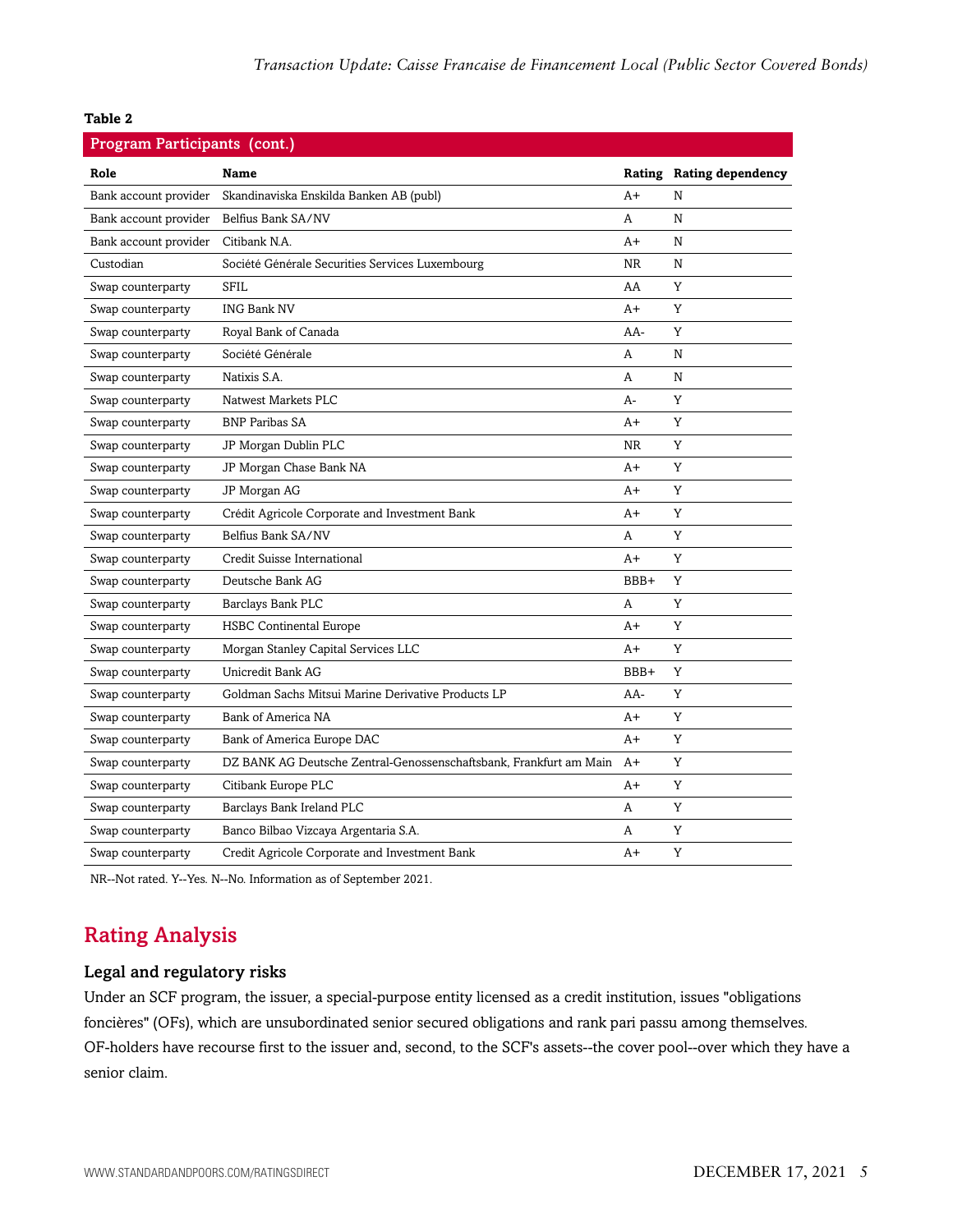In our view, France's legal framework for OFs, defined in article L513-2 and related articles of the "Code Monétaire et Financier," sufficiently addresses the legal risk considerations highlighted in our covered bonds criteria such as asset isolation and the absence of bond acceleration, enabling us to rate the covered bonds higher than the issuer.

If the issuer becomes insolvent, OFs and other privileged debts, such as swaps, pay in accordance with their payment schedule, ahead of the SCF's other debts or nonprivileged creditors in relation to the SCF's assets.

Our legal analysis is based on our criteria "Asset Isolation And Special-Purpose Entity Methodology," published on March 29, 2017, and our covered bond rating framework criteria.

#### Operational and administrative risks

SFIL services the cover pool assets, which are recorded separately to ensure segregation from its own assets. Use of the cover pool assets for other purposes is restricted.

We have not identified any operational or administrative risks that would affect our assessment of the program. We consider the servicing and origination procedures to be in line with CaFFiL's peers. In addition, we believe that the bank's management is committed to maintaining an adequate level of overcollateralization (OC) for the covered bonds.

As a regulated entity, CaFFiL is subject to ongoing monitoring of its compliance with legal covenants from the contrôleur spécifique.

Our analysis of operational and administrative risks follows the principles laid out in our covered bonds rating framework criteria.

#### Resolution regime analysis

SFIL is headquartered in France, a jurisdiction that applies the EU BRRD resolution framework. We assess the systemic importance for French public sector covered bonds as very strong. This assessment means that the RRL can be two notches above the long-term ICR. As we consider the issuer to be a core entity of SFIL, we therefore uplift the rating on the bonds from SFIL's long-term ICR (AA/Stable/A-1+). The RRL is equal to the ICR, that is, 'aa'. This is because according to our covered bond criteria, if an issuer is a government-related entity, the RRL is typically equal to the ICR.

#### Jurisdictional support analysis

In our jurisdictional support analysis, we assess the likelihood that a covered bond program facing stress would receive support from a government-sponsored initiative instead of from the liquidation of collateral assets in the open market. We have assessed jurisdictional support for French public-sector covered bonds as very strong, reflecting that the program can receive up to three notches of jurisdictional uplift above the RRL.

However, as the rating on the sovereign (France: unsolicited AA/Stable/A-1+) caps the jurisdictional support uplift, and SFIL is rated at the same level as France, the covered bonds do not benefit from any notches of uplift, resulting in a jurisdiction-supported rating level (JRL) of 'aa'. Moreover, because SFIL is directly or indirectly 100% owned by the French state and benefits from an almost certain likelihood of extraordinary support from the government in the event of financial distress, we consider it extremely unlikely that these unused notches could ever be realized and conclude that there are no unused notches of jurisdictional support for ratings uplift.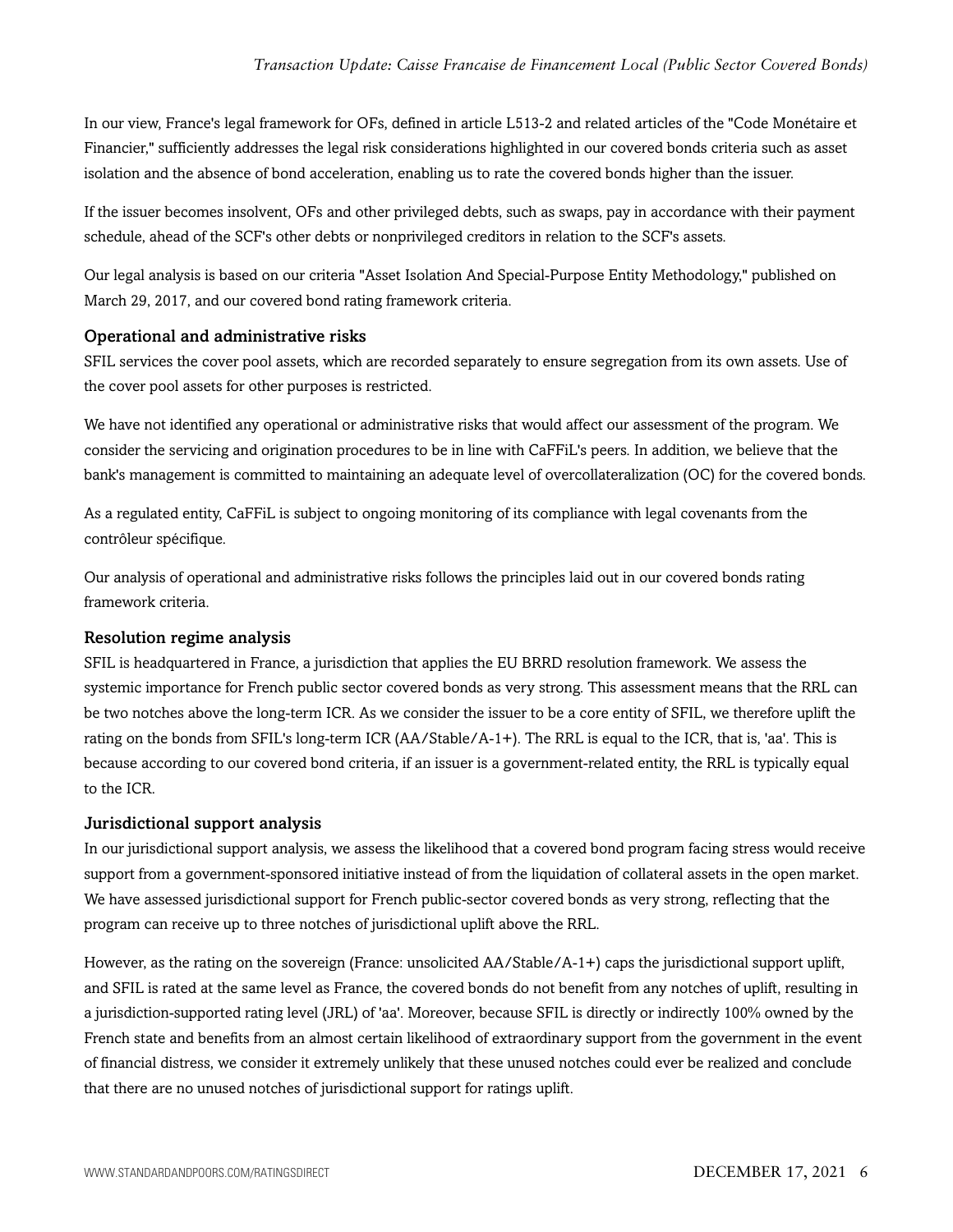#### Collateral support analysis

We analyzed loan level data as of June 30, 2021, and assessed the portfolio's credit quality by applying our criteria for rating covered bonds backed by public sector assets (see "Methodology And Assumptions For Assessing Portfolios Of International Public Sector And Other Debt Obligations Backing Covered Bonds And Structured Finance Securities," published on Dec. 9, 2014).

The pool comprises loans to public sector entities, the majority of which (over 87%) are French (see table 6). The pool also comprises substitute assets: bank bonds, loans to SFIL, and cash (see table 3). Cash is a non-defaulting asset that is not part of our credit analysis but is considered in our cash flow analysis.

#### **Table 3**

| <b>Cover Pool Composition</b> |                         |       |           |                                                                            |  |
|-------------------------------|-------------------------|-------|-----------|----------------------------------------------------------------------------|--|
|                               | --As of June 30, 2021-- |       |           | --As of June 30, 2020--                                                    |  |
| Asset type                    | Value (mil. €)          |       |           | Percentage of cover pool Value (mil. $\epsilon$ ) Percentage of cover pool |  |
| Public sector                 | 56.760.22               | 97.73 | 55.035.86 | 95.01                                                                      |  |
| Substitute assets             | 913.81                  | 1.57  | 1.693.98  | 2.92                                                                       |  |
| Cash                          | 403.55                  | 0.69  | 1.197.46  | 2.07                                                                       |  |
| Total value                   | 58.077.58               | 100   | 57,927,29 | 100                                                                        |  |

We assess asset credit quality using our 'AAA' stressed measure of the level of defaults--the scenario default rate (SDR)--and our measure of recoveries given default. We view French public-sector hospitals as central government-related entities, ruled and supervised by the central government and not by local and regional governments (LRGs). However, if a French hospital were to default on a loan, we expect that the defaulted debt would be restructured in a similar manner to that of an LRG, and would not be as marketable as defaulted sovereign debt. We also consider that French public-sector hospitals are very dependent on central government decisions, due to their limited revenue flexibility and rigid cost structures. These features similarly characterize French departments, which we assess as category B under our aforementioned criteria. We have therefore assessed our recovery assumptions for French public-sector hospitals as category B.

The SDR has slightly increased due mainly to the application of our methodology for granular pools defined for the analysis of the export refinancing loans. These are now 21 loans, with spread-out maturities to effectively 13 underlying borrowers which now represent 6.96% of the pool, growing from 1% three years ago. In the granular methodology we consider the credit rating of the underlying asset instead of that of the ultimate guarantor (France in this case). This results in a lower share for France, which has reduced from 5.87% to 0.54%. In last year's analysis, given that the pool was not sufficiently diversified (nine borrowers only) we used the non-granular methodology and therefore the credit substitution between the borrower and the French State, which resulted in a higher exposure to France. Using the granular methodology we consider the recovery coming from the guarantor on top of that of the underlying obligor, that is after the recovery of the corporate. Additionally, the assets' weighted-average life has increased and the top-20 concentration of obligors has decreased slightly, these factors being negative and positive, respectively. The assets' credit quality and the recovery rate have remained fairly stable (see tables 4, 5, and 7), although the recovery rate has increased marginally as a result of the application of the methodology for granular pools, explained above.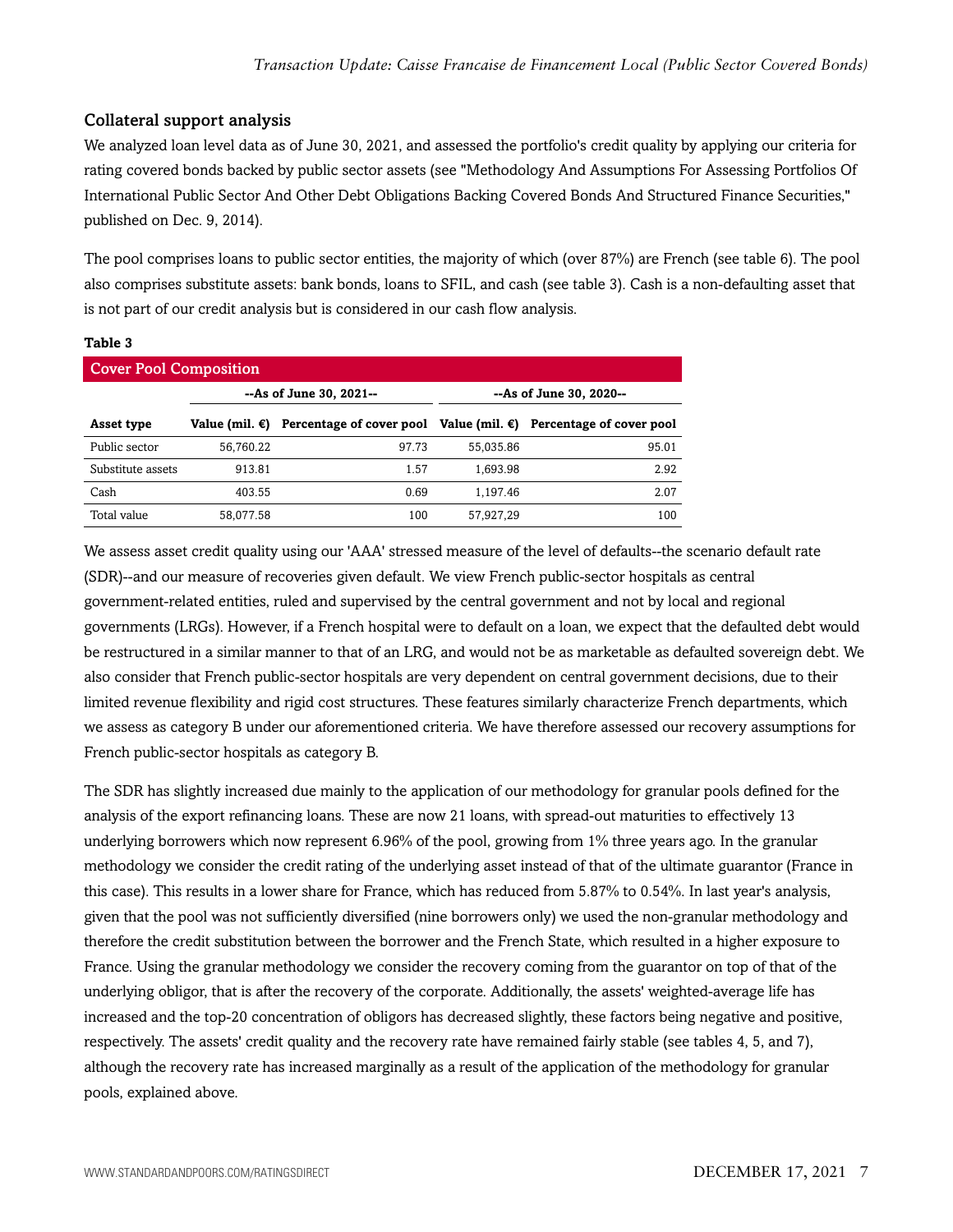| <b>Key Credit Metrics</b>                          |                     |                     |
|----------------------------------------------------|---------------------|---------------------|
| <b>Public sector loans</b>                         | As of June 30, 2021 | As of June 30, 2020 |
| Weighted-average loan asset maturity (years)*      | 7.57                | 7.19                |
| 20 largest obligors (% of cover pool)              | 19.38               | 20.01               |
| Credit analysis results:                           |                     |                     |
| Scenario default rate (%)                          | 35.45               | 33.27               |
| Weighted-average recovery rate (%)                 | 77.47               | 77.25               |
| Weighted-average time to recovery (years)          | 3.3                 | 3.51                |
| Largest obligor test result (% of covered bonds)   | 4.06                | 5.81                |
| Largest industry test result (% of covered bonds)  | 2.58                | 2.41                |
| Largest sovereign test result (% of covered bonds) | 3.79                | 5.0                 |
| Largest T&C test result (% of covered bonds)       | $\Omega$            | $\Omega$            |

\*According to the loan-by-loan collateral data maturity dates. N/A--Not applicable. T&C--Transfer and convertibility.

#### **Table 5**

#### Public Sector And Substitute Assets Distribution By Credit Assumptions

**Percentage of cover pool excluding cash (%)**

| Rating category (aggregate) | As of June 30, 2021 | As of June 30, 2020 |
|-----------------------------|---------------------|---------------------|
| AAA                         | 0.60                | 1.03                |
| AA                          | 5.93                | 10.58               |
| A                           | 21.39               | 20.67               |
| <b>BBB</b>                  | 56.93               | 57.10               |
| <b>BB</b>                   | 0.25                | 0.00                |
| B or lower                  | 14.90               | 10.62               |
| Total                       | 100.00              | 100.00              |

#### **Table 6**

#### Geographical Distribution

**Percentage of cover pool (excluding cash)**

|             | As of June 30, 2021 | As of June 30, 2020 |
|-------------|---------------------|---------------------|
| France      | 84.54               | 87.67               |
| Italy       | 7.36                | 7.71                |
| Switzerland | 2.21                | 1.24                |
| Germany     | 0.81                | 0.65                |
| Canada      | 0.66                | 0.61                |
| Others      | 4.42                | 2.12                |
| Total       | 100                 | 100                 |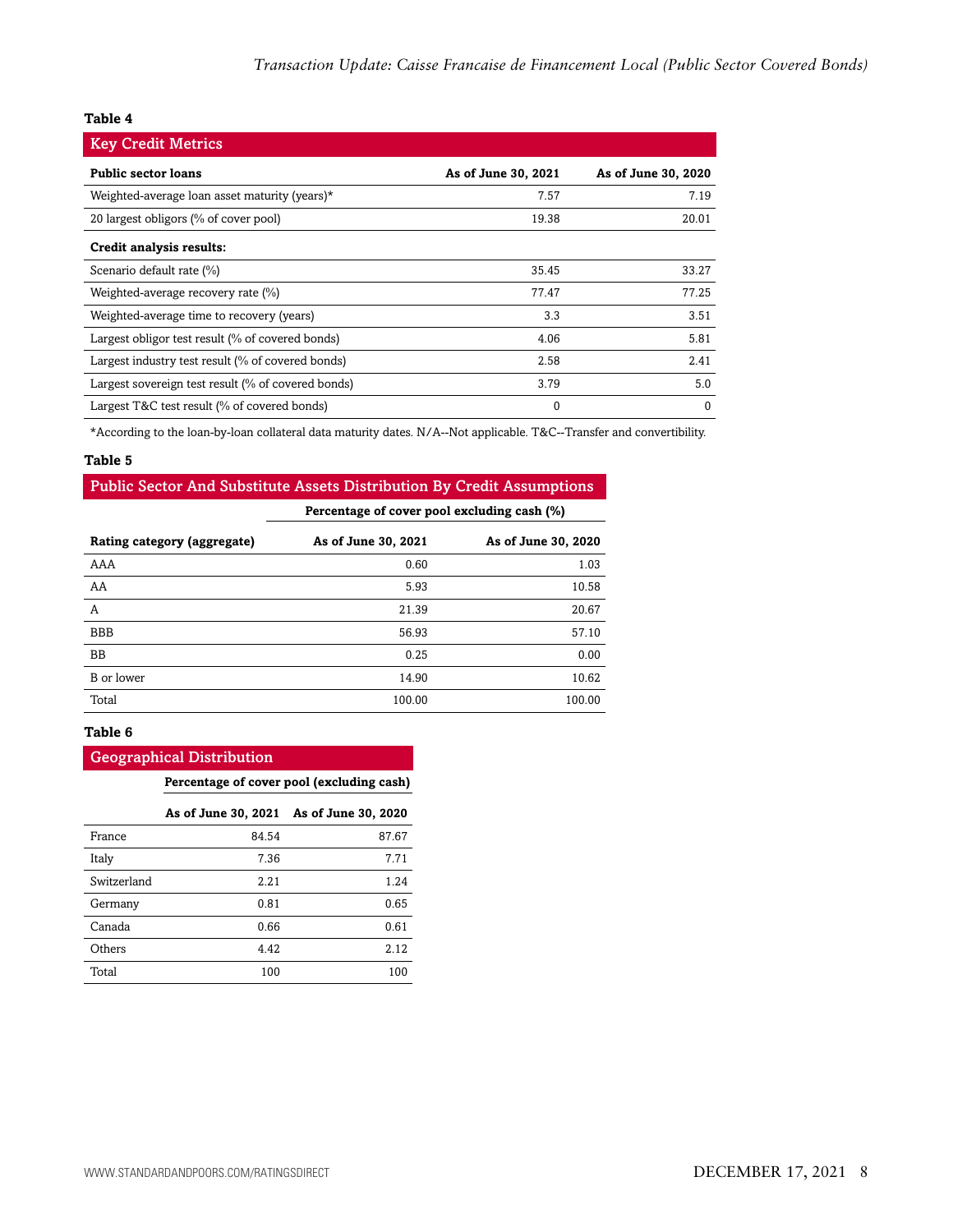| <b>Public Sector Loans Distribution And Key Assumptions</b>                                           |                               |                                |                     |                                        |                                |                             |
|-------------------------------------------------------------------------------------------------------|-------------------------------|--------------------------------|---------------------|----------------------------------------|--------------------------------|-----------------------------|
|                                                                                                       | As of June 30, 2021           |                                | As of June 30, 2020 |                                        |                                |                             |
|                                                                                                       | 'AAA'<br>recovery rate<br>(%) | Time to<br>recovery<br>(years) | pool (%)            | 'AAA'<br>Share of recovery rate<br>(%) | Time to<br>recovery<br>(years) | <b>Share of</b><br>pool (%) |
| Cat. A LRGs                                                                                           | 90                            | $\overline{4}$                 | 50.68               | 90                                     | 4                              | 50.61                       |
| French municipalities, communautes urbaines,<br>communaute de communes, communaute<br>d'agglomeration |                               |                                | 42.84               |                                        |                                | 42.16                       |
| French regions                                                                                        |                               |                                | 4.6                 |                                        |                                | 3.68                        |
| French social housing                                                                                 |                               |                                | 1.55                |                                        |                                | 1.78                        |
| Swiss assets                                                                                          |                               |                                | 0.01                |                                        |                                | 0.03                        |
| Other French LRGs                                                                                     |                               |                                | 0.23                |                                        |                                | 2.26                        |
| Other non-French LRGs                                                                                 |                               |                                | 1.45                |                                        |                                | 2.70                        |
| Cat. B LRGs                                                                                           | 75                            | $\overline{4}$                 | 31.58               | 75                                     | $\overline{4}$                 | 36.86                       |
| French department                                                                                     |                               |                                | 13                  |                                        |                                | 12.11                       |
| French public hospitals                                                                               |                               |                                | 10.46               |                                        |                                | 10.60                       |
| Italian assets (municipalities, region, province)                                                     |                               |                                | 5.12                |                                        |                                | 5.68                        |
| Other French LRGs                                                                                     |                               |                                | 1.9                 |                                        |                                | 6.76                        |
| Other non-French LRGs                                                                                 |                               |                                | 1.1                 |                                        |                                | 1.71                        |
| Sovereigns                                                                                            | 37                            | $\mathbf 0$                    | 5.65                | 37                                     | $\mathbf{0}$                   | 8.26                        |
| France                                                                                                |                               |                                | 0.54                |                                        |                                | 6.13                        |
| Italy                                                                                                 |                               |                                | 1.99                |                                        |                                | 2.03                        |
| U.K.                                                                                                  |                               |                                | $\mathbf{0}$        |                                        |                                | 0.04                        |
| Portugal                                                                                              |                               |                                | 0.01                |                                        |                                | 0.02                        |
| Others                                                                                                |                               |                                | 3.1                 |                                        |                                | 0.04                        |
| <b>Non-LRGs</b>                                                                                       |                               |                                | 12.09               |                                        |                                | 4.27                        |
| French non-LRGs secured                                                                               | 50                            | $\mathbf{0}$                   | 0.34                | 50                                     | 0                              | 1.01                        |
| French non-LRGs unsecured                                                                             | 18                            | $\Omega$                       | 6.24                | 18                                     | $\Omega$                       | 1.76                        |
| Other non-LRGs                                                                                        | 18                            | $\mathbf{0}$                   | 5.51                | 18                                     | $\mathbf 0$                    | 1.50                        |
| Total/weighted-average                                                                                | 77.47                         | 3.3                            | 100                 | 77.25                                  | 3.51                           | 100                         |

LRGs--Local and regional governments.

Our analysis of the covered bonds' payment structure shows that the cover pool assets' cash flows would be sufficient to make timely payments of interest and principal to the covered bondholders at a 'AA+' rating level.

We analyze the cash flows under our credit stresses, as well as under liquidity and interest rate stresses. We also run different default timing and prepayment patterns. We assume a servicing fee of 10 basis points.

The program is exposed to structural asset-liability mismatch risk as the covered bonds have bullet maturities. Our model simulates a stressed sale of assets whenever a liquidity gap occurs in our analysis. The discount applied for the assets in the program is 436 basis points, on top of the stressed interest rate at the time of the shortfall. This discount is a function of the nature of the assets and is outlined in our "Assessments For Target Asset Spreads According To Our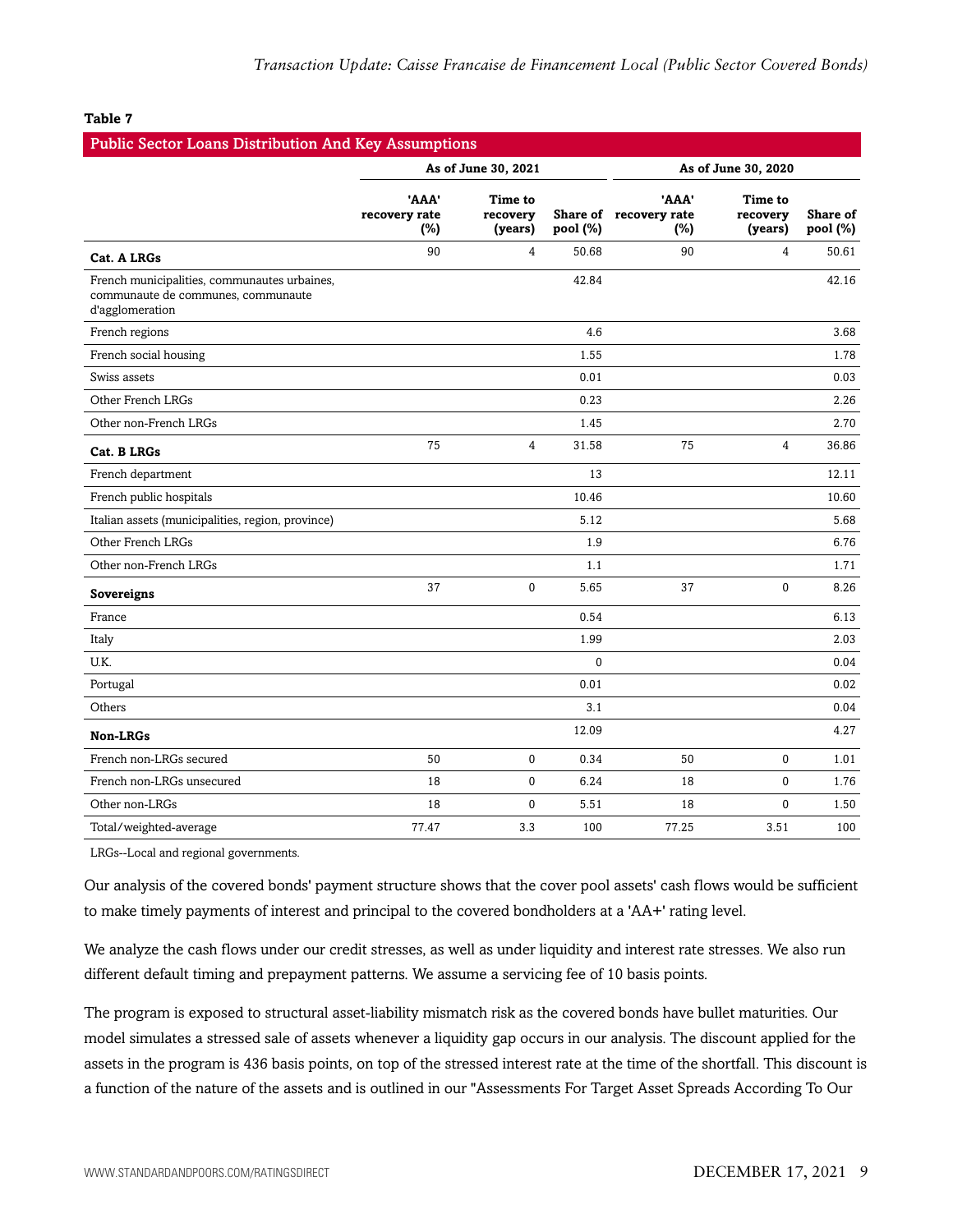Covered Bonds Criteria" article, published Nov. 27, 2020.

Interest and currency mismatches are covered by swaps, which we took into account regardless of whether the swap contracts reflect our current counterparty criteria or not (see our "Counterparty risk" section).

The issuer uses the swap collateral received from counterparties to invest in the cover pool. As such, it is part of our asset cash flows. The issuer would need to return this collateral should rates move in the counterparty's favor or if the counterparty were to be upgraded such that no posting would be required under the documentation. This would result in a liability ranking pari passu with the covered bonds. We do not model this return of collateral in our calculation for the first notch of uplift, however, as we consider that it is captured by the one-notch cap above the RRL (see "Counterparty risk"). We include this return of swap collateral in our 'AAA' target credit enhancement calculation.

There are no structural mechanisms to allocate assets proportionately to each bond or to check for amortization. The bonds are never accelerated. There is therefore a risk of time subordination for bonds with later maturity dates if there is a cash shortfall. Our rating addresses the timely repayment of all bonds. All of the outstanding covered bonds are hard bullet.

Because there is an active secondary market for the assets in the cover pool, the program can potentially benefit from up to four notches of collateral-based uplift above the JRL, although the available credit enhancement currently limits such uplift.

*Liquidity risk.* We do not apply any adjustment for liquidity risk because the program covers 180 days of liquidity in application of the SCF regulation. The vast majority of assets in the cover pool are repoable with the Banque de France (BdF) with which the program is already registered, so that liquidity can be realized immediately from the cover pool.

*Overcollateralization commitment.* The program complies with the 5% regulatory minimum OC but this is not a dynamic figure and is below the OC commensurate with the current rating. We therefore deduct a notch for uncommitted OC from the maximum number of potential notches of uplift. This means that in order to benefit from one notch of collateral uplift, the program will need to cover 'AAA' credit risk, and to benefit from two notches of collateral uplift, it would need to cover 'AAA' credit risk and 75% of the refinancing costs.

Based on information provided as of June 30, 2021, our analysis shows that the available credit enhancement of 13.28% covers the credit risk at a 'AAA' level, allowing the program to achieve one notch of uplift above the RRL. The 'AAA' credit risk level is 6.43% (6.46% in our last review).

The target credit enhancement of 18.70% (20.64% in our previous analysis) has decreased due mainly to the lower probability of default and marginally higher excess spread.

We analyze cash flow risk according to our criteria for rating covered bonds backed by public-sector assets and our covered bonds criteria.

| TANIC O                          |      |                                         |
|----------------------------------|------|-----------------------------------------|
| <b>Collateral Uplift Metrics</b> |      |                                         |
|                                  |      | As of June 30, 2021 As of June 30, 2020 |
| Asset WAM (years) $*$            | 7.86 | 7.94                                    |
| Liability WAM (years)            | 7.13 | 6.66                                    |
|                                  |      |                                         |

**Table 8**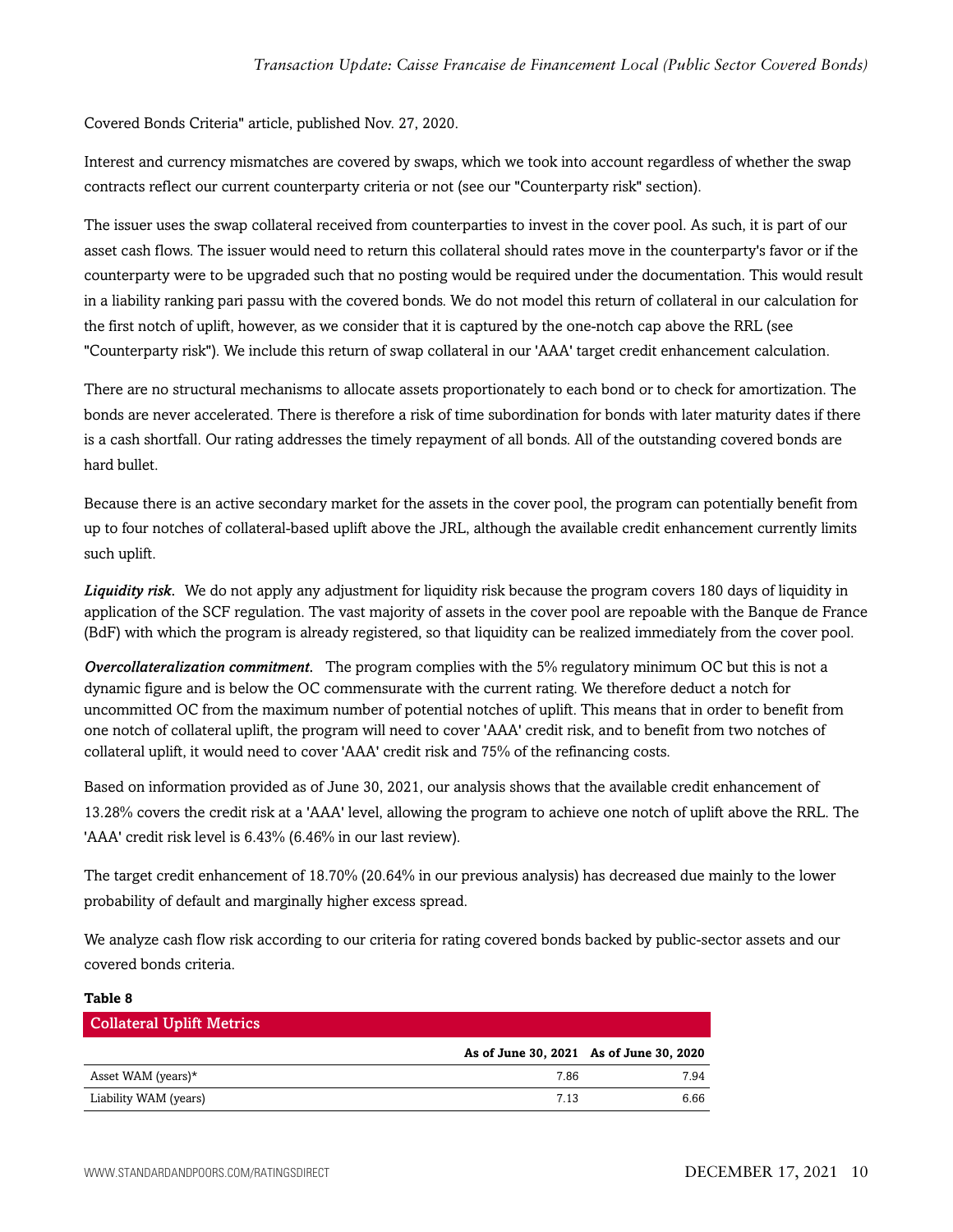| <b>Collateral Uplift Metrics (cont.)</b>                              |       |                                         |  |  |  |
|-----------------------------------------------------------------------|-------|-----------------------------------------|--|--|--|
|                                                                       |       | As of June 30, 2021 As of June 30, 2020 |  |  |  |
| Available credit enhancement                                          | 13.28 | 12.77                                   |  |  |  |
| Required credit enhancement for coverage of 'AAA' credit risk (%)     | 6.43  | 6.46                                    |  |  |  |
| Required credit enhancement for current rating ('AAA' credit risk (%) | 6.43  | 6.46                                    |  |  |  |
| Coverage of 'AAA' credit risk and 75% of refinancing costs (%)        | 15.63 | 17.10                                   |  |  |  |
| Target credit enhancement for maximum uplift (%)                      | 18.70 | 20.64                                   |  |  |  |
| Potential collateral-based uplift (notches)                           | 2     |                                         |  |  |  |
| Adjustment for liquidity $(Y/N)$                                      | N     | N                                       |  |  |  |
| Adjustment for committed overcollateralization (Y/N)                  | Y     | v                                       |  |  |  |
| Collateral support uplift (notches)                                   |       |                                         |  |  |  |

<span id="page-10-0"></span>\*Based on the assets' consolidated amortizing profile. WAM--Weighted-average maturity.

## Additional Rating Factors

#### Counterparty risk

We have identified several counterparty risks to which the covered bonds could be exposed. Some are structurally addressed, while others are not and therefore constrain the ratings on the bonds to 'AA+'.

*Bank accounts.* CaFFiL has several bank accounts. Typically these are swept daily, such that CaFFiL does not have an overnight credit exposure to the counterparty. CaFFiL is exposed to the credit risk of the BdF, as it holds cash there in an account that does not have any downgrade language. The ratings on the covered bonds are therefore weak-linked to the creditworthiness of BdF.

*Commingling risk.* The covered bonds are exposed to commingling risk stemming from the borrowers' payments to CaFFiL's accounts at commercial banks (which represent about 10% of the borrowers), as they would continue to do so even after the bank's default until instructed to redirect payments. We have therefore sized one month's worth of payment losses for these payments in our cash flow analysis.

*Asset and liability swaps.* From a counterparty risk perspective, there are two types of swaps in this transaction:

- Swaps with a related entity, SFIL, the documentation of which reflects our previous counterparty criteria (replacement option three). We consider that these swaps' counterparty risk is structurally mitigated and does not constrain the rating on the bonds. We take the hedges into account in our cash flow analysis.
- Swaps with unrelated entities that have no replacement framework or replacement frameworks from older criteria. Because swap termination payments are not subordinated to the payment on the covered bonds, and because the notional amount of these swaps is currently above the threshold defined in our covered bonds counterparty criteria, we account for the liquidity risk of these potential payments by limiting the ratings on the covered bonds to the higher of one notch above our RRL, and the outcome from the relevant table in our counterparty criteria. This results in a 'AA+' rating. As these swaps already introduce a cap to the ratings, we take the benefit of their hedges into account in our cash flow simulations.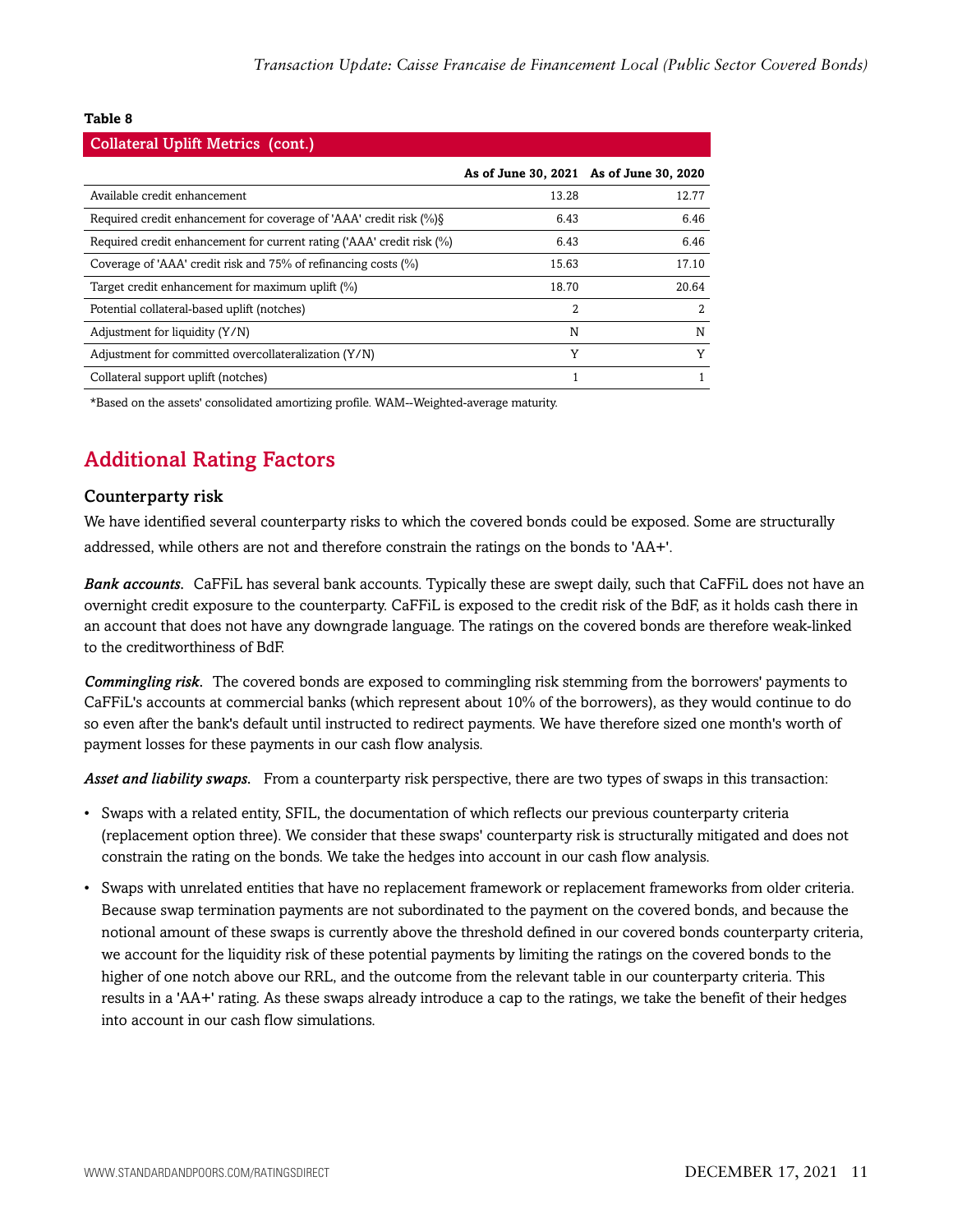*Sovereign risk.* We analyze sovereign risk under our structured finance sovereign risk criteria (see "Incorporating Sovereign Risk In Rating Structured Finance Securities: Methodology And Assumptions," published on Jan. 30, 2019).

This is a multi-jurisdictional pool of public sector assets. The issuer is located in France, which is part of a monetary union, and liquidity risk is covered for six months. The multi-jurisdictional treatment for covered bonds under the applicable criteria, including the supplemental tests--largest sovereign test and largest transfer and convertibility test, results in the rating on the program not being constrained by sovereign default risk.

*Environmental, social, and governance factors* We have not observed material changes in the exposure to ESG credit factors in the covered bond program since we published "ESG Industry Report Card: Covered Bonds," on Nov. 9, 2020.

## <span id="page-11-0"></span>Related Criteria

- Environmental, Social, And Governance Principles In Credit Ratings, Oct 10, 2021
- Criteria | Structured Finance | General: Counterparty Risk Framework: Methodology And Assumptions, March 8, 2019
- Criteria | Structured Finance | General: Incorporating Sovereign Risk In Rating Structured Finance Securities: Methodology And Assumptions, Jan. 30, 2019
- Legal Criteria: Structured Finance: Asset Isolation And Special-Purpose Entity Methodology, March 29, 2017
- Global Investment Criteria For Temporary Investments In Transaction Accounts, May 31, 2012
- Global Derivative Agreement Criteria, June 24, 2013
- Methodology And Assumptions For Assessing Portfolios Of International Public Sector And Other Debt Obligations Backing Covered Bonds And Structured Finance Securities, Dec. 9, 2014
- Covered Bond Ratings Framework: Methodology And Assumptions, June 30, 2015
- Covered Bonds Criteria, Dec. 9, 2014
- General Criteria: Principles Of Credit Ratings, Feb. 16, 2011

## <span id="page-11-1"></span>Related Research

- Global Covered Bond Insights Q4 2021, Dec. 13, 2021
- Covered Bonds Outlook 2022, Dec. 9, 2021
- S&P Global Ratings Definitions, Nov. 10, 2021
- French Covered Bond Market Insights 2021, June 16, 2021
- Societe de Financement Local (SFIL), April 30, 2021
- ESG Industry Report Card: Covered Bonds, Nov. 9, 2020
- Assessments For Jurisdictional Support According To Our Covered Bonds Criteria, Nov. 27, 2020
- Assessments For Target Asset Spreads According To Our Covered Bonds Criteria, Nov. 27, 2020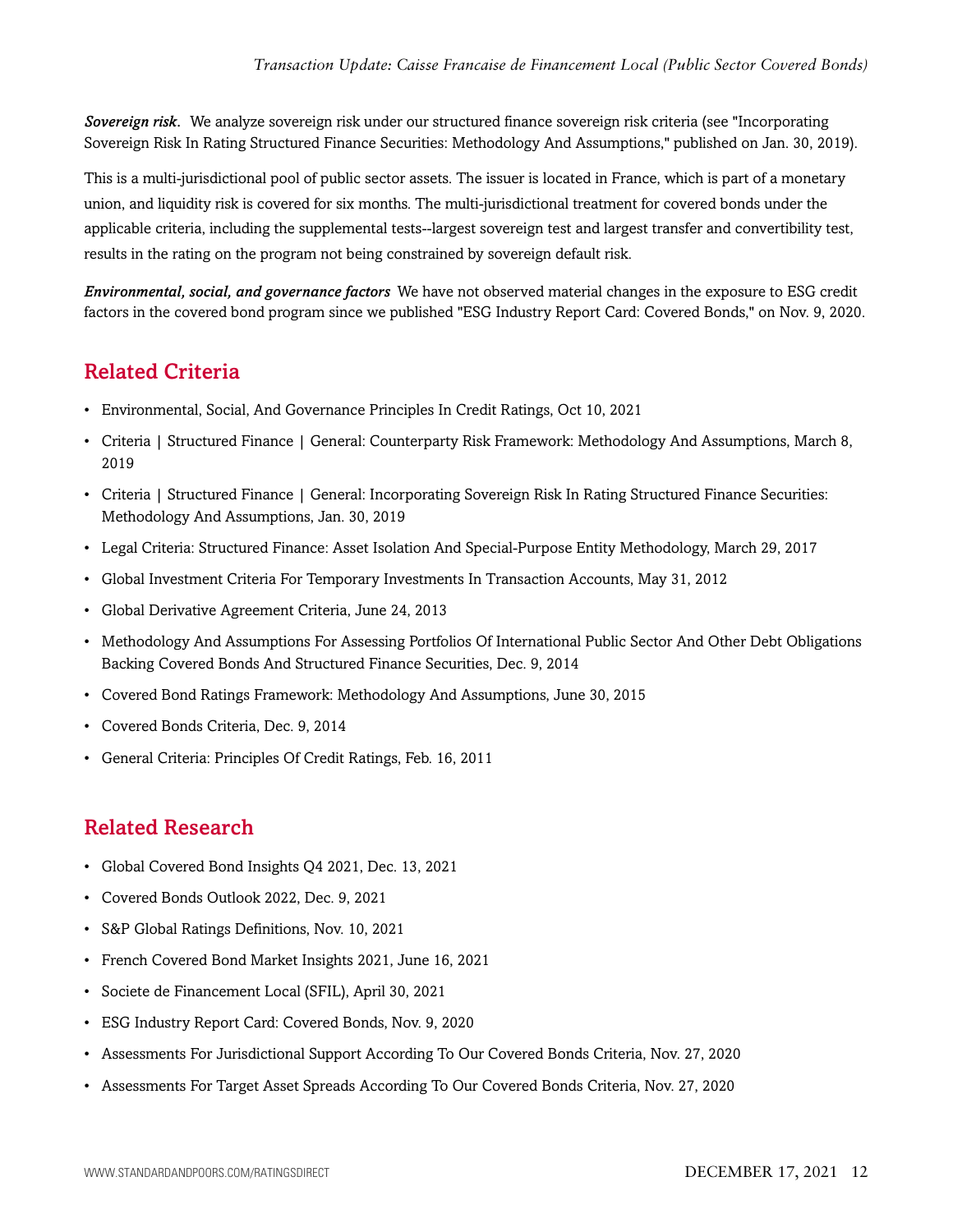• Covered Bond Monitor: Technical Note, Sept. 6, 2019